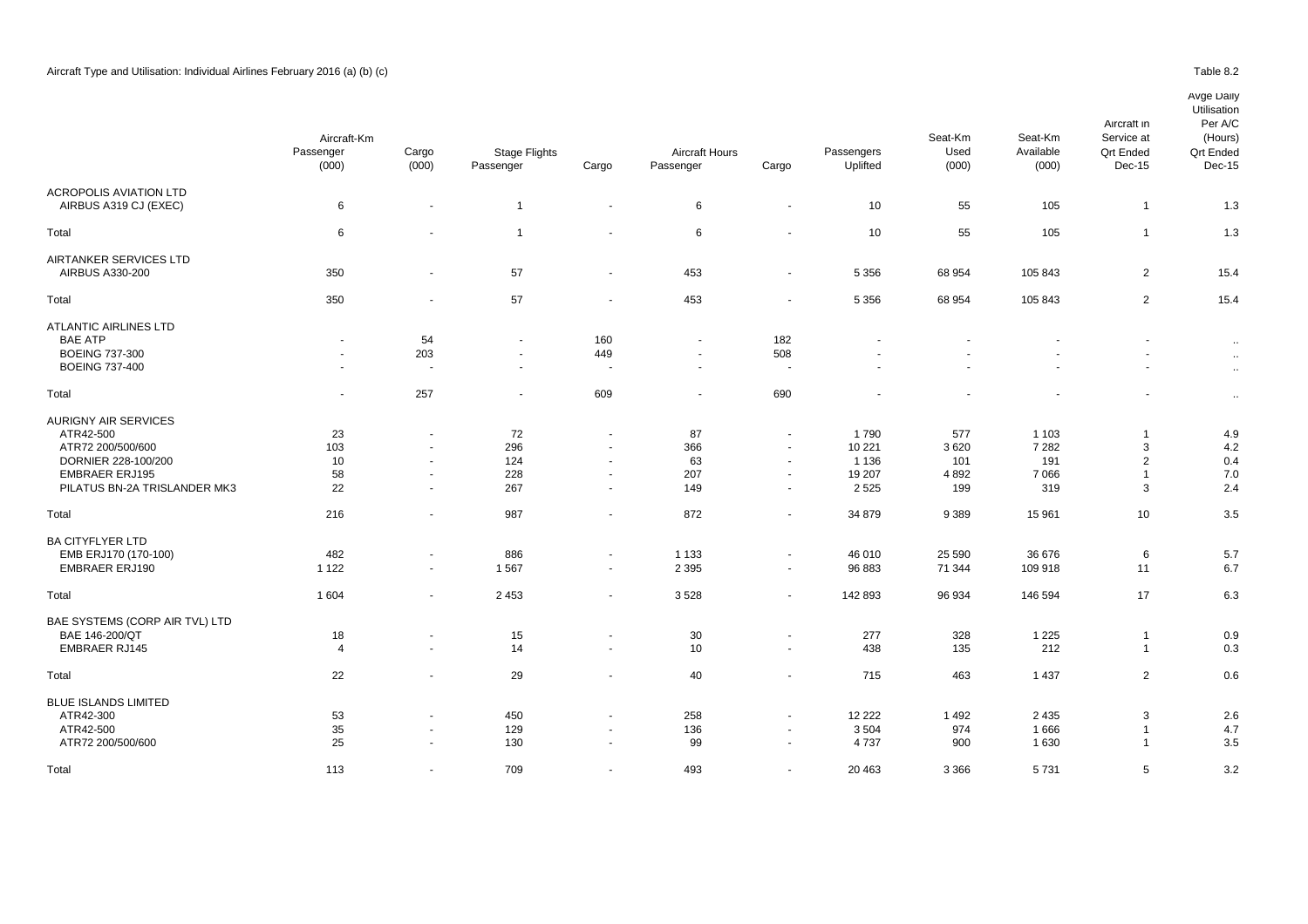|                            | Aircraft-Km              |                          |                          |                |                          |                          |            | Seat-Km     | Seat-Km        | Aircraft in<br>Service at | Avge Daily<br>Utilisation<br>Per A/C<br>(Hours) |
|----------------------------|--------------------------|--------------------------|--------------------------|----------------|--------------------------|--------------------------|------------|-------------|----------------|---------------------------|-------------------------------------------------|
|                            | Passenger                | Cargo                    | <b>Stage Flights</b>     |                | <b>Aircraft Hours</b>    |                          | Passengers | Used        | Available      | <b>Qrt Ended</b>          | <b>Qrt Ended</b>                                |
|                            | (000)                    | (000)                    | Passenger                | Cargo          | Passenger                | Cargo                    | Uplifted   | (000)       | (000)          | Dec 2015                  | Dec 2015                                        |
| <b>BMI REGIONAL</b>        |                          |                          |                          |                |                          |                          |            |             |                |                           |                                                 |
| <b>EMBRAER RJ135</b>       | 309                      | ä,                       | 571                      | $\sim$         | 703                      | $\sim$                   | 7952       | 5473        | 11 4 24        | 4                         | 4.4                                             |
| <b>EMBRAER RJ145</b>       | 1 1 3 2                  | $\blacksquare$           | 1580                     | $\sim$         | 2 3 0 2                  | $\sim$                   | 18741      | 28 8 16     | 55 475         | 14                        | 5.2                                             |
| <b>SAAB 2000</b>           | $\overline{4}$           | $\blacksquare$           | 6                        | $\sim$         | 10                       | $\blacksquare$           | 105        | 57          | 194            | $\sim$                    | $\sim$                                          |
| Total                      | 1 4 4 5                  | ä,                       | 2 1 5 7                  | $\sim$         | 3015                     | $\blacksquare$           | 26 798     | 34 346      | 67 093         | 18                        | 5.0                                             |
| <b>BRITISH AIRWAYS PLC</b> |                          |                          |                          |                |                          |                          |            |             |                |                           |                                                 |
| AIRBUS A318                | 492                      | $\blacksquare$           | 132                      | $\sim$         | 702                      | $\blacksquare$           | 1 605      | 8973        | 15752          | 2                         | 9.8                                             |
| AIRBUS A319                | 4591                     | $\blacksquare$           | 6 2 5 6                  | $\sim$         | 10 285                   | $\blacksquare$           | 602 054    | 442 903     | 616 907        | 44                        | 8.3                                             |
| AIRBUS A320-100/200        | 8 0 8 2                  | $\blacksquare$           | 7793                     | $\sim$         | 15715                    | $\blacksquare$           | 890 903    | 929 567     | 1 278 430      | 66                        | 8.5                                             |
| AIRBUS A321                | 2 3 7 9                  | $\blacksquare$           | 1800                     | $\sim$         | 4 3 2 6                  | $\sim$                   | 222 609    | 272 401     | 409 862        | 18                        | 8.2                                             |
| AIRBUS A380-800            | 2978                     | $\blacksquare$           | 356                      | $\sim$         | 3749                     | $\blacksquare$           | 126 519    | 1077610     | 1 396 738      | 10                        | 13.3                                            |
| <b>BOEING 737-400</b>      |                          |                          |                          |                |                          | $\overline{\phantom{a}}$ |            |             |                |                           |                                                 |
| <b>BOEING 747-400</b>      | 10 440                   | $\blacksquare$           | 1476                     | $\sim$         | 13 181                   | $\sim$                   | 361 594    | 2616597     | 3 314 302      | 40                        | 12.0                                            |
| <b>BOEING 767-300ER/F</b>  | 1888                     | $\blacksquare$           | 881                      | $\sim$         | 2989                     | $\blacksquare$           | 131 775    | 275 349     | 408 287        | 12                        | 9.2                                             |
| <b>BOEING 777-200</b>      | 869                      | $\blacksquare$           | 197                      | $\sim$         | 1 1 8 5                  | $\overline{\phantom{a}}$ | 27 29 2    | 137851      | 187 727        | 3                         | 12.8                                            |
| <b>BOEING 777-200ER</b>    | 13 5 84                  | $\overline{\phantom{a}}$ | 2 0 9 5                  | $\overline{a}$ | 17472                    | $\blacksquare$           | 365 128    | 2 5 68 4 55 | 3 303 592      | 43                        | 14.5                                            |
| <b>BOEING 777-300ER</b>    | 4 0 6 8                  | $\ddot{\phantom{1}}$     | 483                      | $\sim$         | 5 1 2 9                  | $\blacksquare$           | 103 011    | 952 884     | 1 208 324      | 12                        | 15.8                                            |
| BOEING 787-800 DREAMLINER  | 2591                     | $\overline{\phantom{a}}$ | 382                      | $\sim$         | 3 3 5 6                  | $\sim$                   | 63 677     | 431 552     | 554 592        | 8                         | 15.1                                            |
| BOEING 787-900 DREAMLINER  | 1997                     | $\overline{\phantom{a}}$ | 316                      | $\sim$         | 2589                     | $\sim$                   | 43 506     | 332 090     | 431 461        | 5                         | 11.2                                            |
| Total                      | 53 959                   | $\blacksquare$           | 22 167                   | $\sim$         | 80 677                   | $\blacksquare$           | 2 939 673  | 10 046 232  | 13 125 974     | 263                       | 10.8                                            |
| <b>CELLO AVIATION LTD</b>  |                          |                          |                          |                |                          |                          |            |             |                |                           |                                                 |
| <b>AVROLINER RJ85/QT</b>   | $\overline{\phantom{a}}$ | $\overline{a}$           | $\overline{\phantom{a}}$ |                | $\overline{\phantom{a}}$ | $\blacksquare$           |            | $\sim$      | $\blacksquare$ |                           | 1.3                                             |
| BAE 146-200/QT             | 14                       | ä,                       | 21                       | $\sim$         | 34                       | $\blacksquare$           | 413        | 453         | 632            | $\overline{1}$            | 0.9                                             |
| <b>BOEING 737-400</b>      | 6                        | $\overline{a}$           | $\overline{4}$           | $\sim$         | 11                       | $\blacksquare$           | 316        | 893         | 1016           | $\overline{1}$            | 0.2                                             |
| Total                      | 20                       | $\blacksquare$           | 25                       |                | 45                       | $\blacksquare$           | 729        | 1 3 4 6     | 1648           | $\overline{2}$            | 0.8                                             |
| DHL AIR LTD                |                          |                          |                          |                |                          |                          |            |             |                |                           |                                                 |
| <b>BOEING 757-200</b>      |                          | 1 0 0 9                  | $\overline{\phantom{a}}$ | 1 0 7 1        | $\frac{1}{2}$            | 1889                     |            |             |                | 20                        | 3.3                                             |
| <b>BOEING 767-300ER/F</b>  | $\sim$                   | 994                      | $\blacksquare$           | 255            | $\blacksquare$           | 1 3 6 4                  |            |             |                | $\overline{4}$            | 12.2                                            |
| Total                      | $\sim$                   | 2 0 0 3                  | $\blacksquare$           | 1 3 2 6        | $\blacksquare$           | 3 2 5 3                  |            |             |                | 24                        | 4.7                                             |
| <b>EASTERN AIRWAYS</b>     |                          |                          |                          |                |                          |                          |            |             |                |                           |                                                 |
| <b>BAE JETSTREAM 41</b>    | 317                      | $\blacksquare$           | 960                      |                | 984                      | $\blacksquare$           | 11 3 25    | 3799        | 9 1 9 4        | 17                        | 3.4                                             |
| <b>EMBRAER RJ135</b>       | 42                       | $\sim$                   | 92                       | $\sim$         | 76                       | $\blacksquare$           | 578        | 261         | 1539           | $\overline{2}$            | 0.7                                             |
| <b>EMBRAER RJ145</b>       | 169                      |                          | 287                      |                | 310                      | $\overline{\phantom{a}}$ | 6 1 9 0    | 3738        | 8440           | $\overline{2}$            | 1.0                                             |
| <b>SAAB 2000</b>           | 368                      | $\overline{\phantom{a}}$ | 897                      | $\sim$         | 814                      | $\blacksquare$           | 22 650     | 9 1 0 1     | 18 399         | 9                         | 3.5                                             |
|                            |                          |                          |                          |                |                          |                          |            |             |                |                           |                                                 |

Total 896 - 2 236 - 2 184 - 40 743 16 899 37 572 30 3.1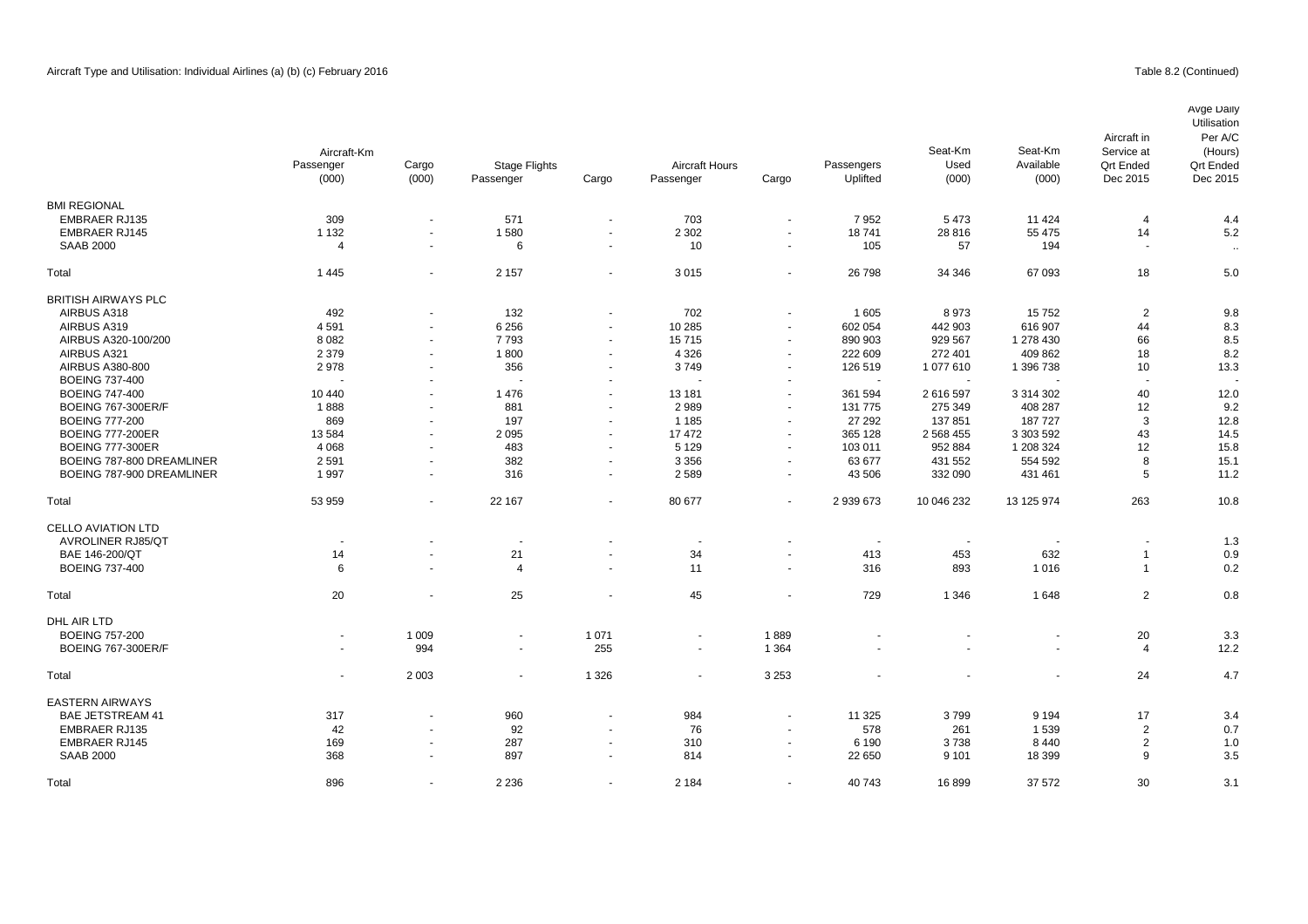EASYJET AIRLINE COMPANY LTD<br>AIRBUS A319

EXECUTIVE JET CHARTER LTD

FLYBE LTD<br>ATR72 200/500/600

GAMA AVIATION (UK) LTD

# Passenger Cargo Passenger Cargo Dec 2015 Dec 2015 0.8 AIRBUS A319 16 489 - 16 489 - 2 31 122 - 2365 176 2 244 908 2 372 260 145 8.0 بي م 16 489 16 489 16 145 16 AIRBUS A320-100/200 13 457 - 11 501 - 23 721 - 1 788 521 2 152 137 2 422 213 86 9.8 Total 29 946 - 29 242 - 54 843 - 4 153 697 4 397 045 4 994 473 231 8.6 CESSNA 525 / 525 A CITATIONJET CJ4 - - - - - - - - - 1 - DASSAULT FALCON 7X 6 - 7 - 9 - 22 16 79 1 0.3 of the set of the set of the set of the set of the set of the set of the set of the set of the set of the set of the set of the set of the set of the set of the set of the set of the set of the set of the set of the set of GULFSTREAM G650 13 - 2 - 15 - 20 64 141 1 0.2 Total 19 - 9 - 24 - 42 80 220 5 0.1 ATR72 200/500/600 157 - 509 - 511 - - 6 666 10 972 2 5.8 00 DE HAVILLAND DASH 8 Q400 3135 - 7 860 - 9182 - 396 650 166 374 244 580 52 6.9<br>1 1 396 650 58 451 87 383 11 7.1 7.1 582 - 2271 - 96 307 58 451 87 383 11 7.1 7.1 EMB ERJ175 (170-200) 994 - 1 652 - 2 271 - 96 307 58 451 87 383 11 EMBRAER ERJ195 568 - 935 - 1 314 - 68 252 42 217 66 897 9 4.7 Total 4 854 - 10 956 - 13 277 - 561 209 273 708 409 832 74 6.6 BAE125-1000 - - - - - - - - - 1 - BEECHCRAFT 300 / 350 SUPER KING AIR - - - - - - - - - 1 eric Beech CRAFT B200 SUPERKING AIR And the state of the state of the state of the state of the state of the state of the state of the state of the state of the state of the state of the state of the state of the state of BOMBARDIER GLOBAL EXPRESS (BD) And the set of the set of the set of the set of the set of the set of the set of the set of the set of the set of the set of the set of the set of the set of the set of the set of the set of CANADAIR CL-600-604 CHALLENGER 1 - 1 1 - 1 1 - 1 1 - 5 3 7 1 0.1 GULF AMERICAN GULFSTREAM 500-5<br>التاريخ المستخدم المستخدم المستخدم المستخدم المستخدم المستخدم المستخدم المستخدم المستخدم المستخدم المستخدم المس<br>التاريخ المستخدم المستخدم المستخدم المستخدم المستخدم المستخدم المستخدم المستخد LEARJET 40/45 - - - - - - - - - 3 - Avge Daily Utilisation Per A/C (Hours) Qrt Ended<br>Dec 2015 Aircraft in Service at Qrt Ended<br>Dec 2015 Aircraft-Km Seat-Km Used (000) Seat-Km Available (000) Passenger (000) Cargo (000) Aircraft Hours Passengers Uplifted Stage Flights

| Total                                                                                  |          | $\sim$                        |                          | $\sim$       |          | $\sim$ $-$   | 5           | 3                        |           | 14     |            |
|----------------------------------------------------------------------------------------|----------|-------------------------------|--------------------------|--------------|----------|--------------|-------------|--------------------------|-----------|--------|------------|
| HANGAR 8 AOC LTD<br>CANADAIR CL-600-604 CHALLENGER                                     |          | $\overline{\phantom{a}}$      | $\overline{\phantom{a}}$ | $\sim$       | $\sim$   | $\sim$       |             | $\overline{\phantom{a}}$ | $\sim$    | $\sim$ |            |
| Total                                                                                  | $\sim$   | $\sim$                        | $\sim$                   | $\sim$       | $\sim$   | $\sim$       | $\sim$      | $\sim$                   | $\sim$    | $\sim$ | $\cdot$    |
| <b>ISLES OF SCILLY SKYBUS</b><br>DE HAVILLAND DH6 TWIN OTTER<br>PILATUS BN-2A ISLANDER | 17<br>10 | $\overline{\phantom{a}}$<br>4 | 245<br>203               | $\sim$<br>80 | 76<br>53 | $\sim$<br>20 | 2761<br>971 | 183<br>49                | 325<br>81 |        | 0.9<br>0.7 |
| Total                                                                                  | 27       | 4                             | 448                      | 80           | 129      | 20           | 3732        | 232                      | 406       |        | 0.8        |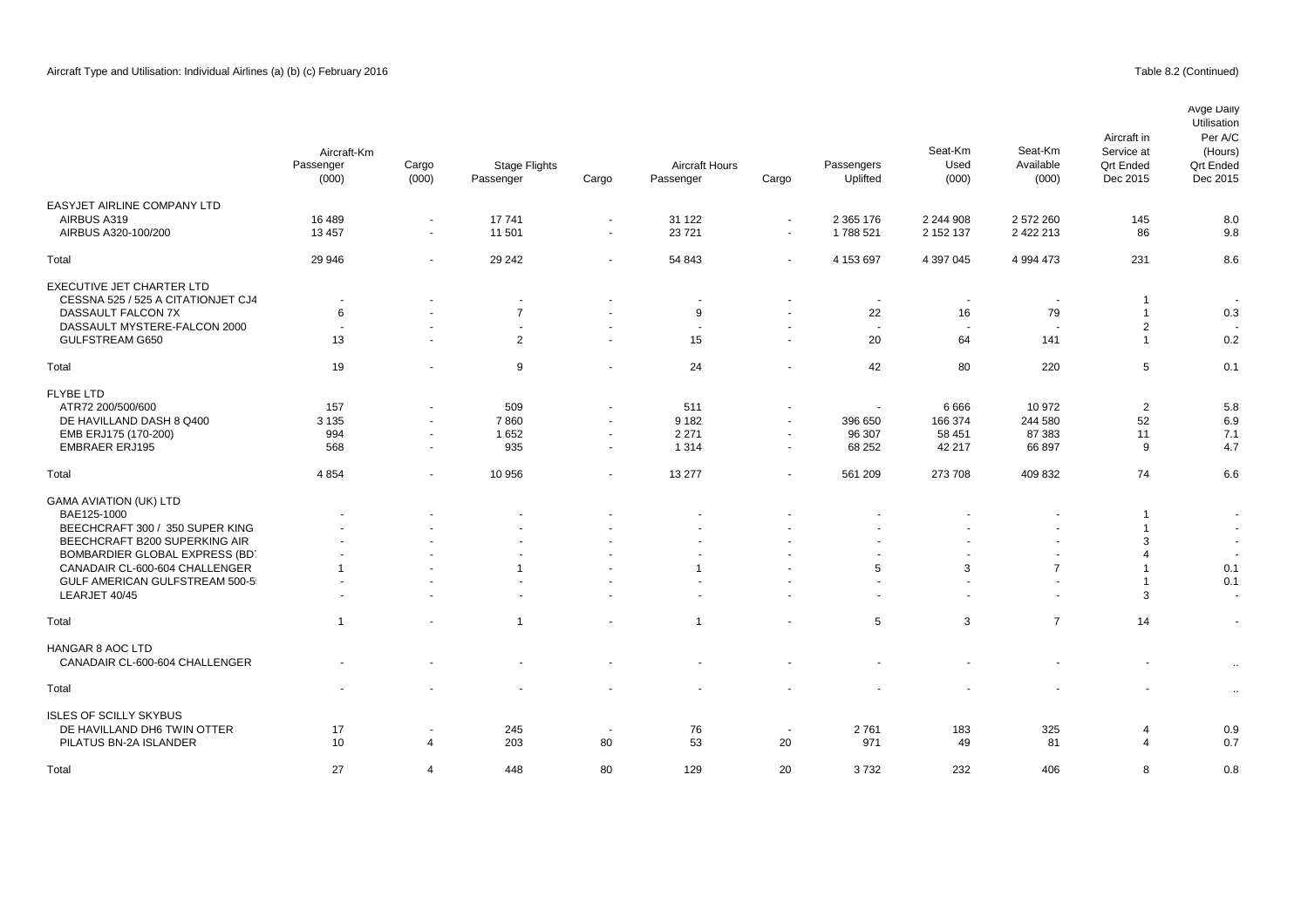# Table 8.2 (Continued)

|                                  | Aircraft-Km<br>Passenger<br>(000) | Cargo<br>(000)           | <b>Stage Flights</b><br>Passenger | Cargo          | <b>Aircraft Hours</b><br>Passenger | Cargo                    | Passengers<br>Uplifted | Seat-Km<br>Used<br>(000) | Seat-Km<br>Available<br>(000) | Aircraft in<br>Service at<br><b>Qrt Ended</b><br>Dec 2015 | Avge Daily<br>Utilisation<br>Per A/C<br>(Hours)<br><b>Qrt Ended</b><br>Dec 2015 |
|----------------------------------|-----------------------------------|--------------------------|-----------------------------------|----------------|------------------------------------|--------------------------|------------------------|--------------------------|-------------------------------|-----------------------------------------------------------|---------------------------------------------------------------------------------|
| JET2.COM LTD                     |                                   |                          |                                   |                |                                    |                          |                        |                          |                               |                                                           |                                                                                 |
| <b>BOEING 737-300</b>            | 941                               | 118                      | 684                               | 298            | 1670                               | 320                      | 80 914                 | 117 234                  | 139 202                       | 27                                                        | 4.0                                                                             |
| <b>BOEING 737-800</b>            | 1 1 7 2                           | $\overline{\phantom{a}}$ | 489                               |                | 1792                               | $\blacksquare$           | 81 27 2                | 196 527                  | 221 667                       | 17                                                        | 5.7                                                                             |
| <b>BOEING 757-200</b>            | 305                               | $\overline{\phantom{a}}$ | 144                               | $\sim$         | 484                                | $\blacksquare$           | 29 3 95                | 62 498                   | 71 606                        | 11                                                        | 3.4                                                                             |
| Total                            | 2418                              | 118                      | 1 3 1 7                           | 298            | 3946                               | 320                      | 191 581                | 376 259                  | 432 475                       | 55                                                        | 4.5                                                                             |
| <b>JOTA AVIATION LTD</b>         |                                   |                          |                                   |                |                                    |                          |                        |                          |                               |                                                           |                                                                                 |
| BAE 146-200/QT                   | 38                                | $\overline{a}$           | 81                                | $\overline{a}$ | 99                                 | $\blacksquare$           | 88                     | 1942                     | 3735                          | $\overline{1}$                                            | 3.1                                                                             |
| BEECHCRAFT B200 SUPERKING AIR    | $\overline{a}$                    |                          | $\overline{a}$                    |                | $\overline{a}$                     |                          |                        | $\overline{\phantom{a}}$ | $\overline{\phantom{a}}$      | $\overline{1}$                                            |                                                                                 |
| BEECHCRAFT B90 (CARGO) KING AIR  | $\overline{\phantom{a}}$          | $\overline{a}$           | $\blacksquare$                    |                | $\blacksquare$                     | $\blacksquare$           |                        | $\blacksquare$           | $\overline{\phantom{a}}$      | $\overline{1}$                                            | $\sim$                                                                          |
| BEECHCRAFT E90/C90/C90GTX KING   | $\sim$                            | $\blacksquare$           | $\sim$                            | $\sim$         | $\sim$                             | $\blacksquare$           | $\sim$                 | $\sim$                   | $\overline{\phantom{a}}$      | 3                                                         | $\sim$                                                                          |
| Total                            | 38                                | $\blacksquare$           | 81                                | $\sim$         | 99                                 | $\overline{\phantom{a}}$ | 88                     | 1942                     | 3735                          | 6                                                         | 0.8                                                                             |
| <b>LOGANAIR LTD</b>              |                                   |                          |                                   |                |                                    |                          |                        |                          |                               |                                                           |                                                                                 |
| DE HAVILLAND DH6 TWIN OTTER      | 39                                | $\blacksquare$           | 228                               |                | 215                                | $\sim$                   | 1622                   | 293                      | 609                           | 3                                                         | 3.4                                                                             |
| DORNIER 328                      | 156                               | $\blacksquare$           | 426                               | $\sim$         | 484                                | $\blacksquare$           | 7538                   | 2825                     | 4829                          | 5                                                         | 3.7                                                                             |
| <b>EMBRAER RJ145</b>             |                                   |                          | $\overline{\phantom{a}}$          |                |                                    |                          |                        |                          |                               |                                                           |                                                                                 |
|                                  | $\overline{\phantom{a}}$          | $\blacksquare$           |                                   |                |                                    |                          |                        |                          |                               |                                                           |                                                                                 |
| PILATUS BN-2A ISLANDER           | 16                                | $\blacksquare$           | 476                               | $\overline{a}$ | 118                                | $\blacksquare$           | 1847                   | 80                       | 128                           | $\overline{2}$                                            | 1.8                                                                             |
| <b>SAAB 2000</b>                 | 162                               | $\blacksquare$           | 446                               | $\sim$         | 474                                | $\blacksquare$           | 14 222                 | 5 2 1 9                  | 8 0 9 7                       | 4                                                         | 4.2                                                                             |
| SAAB FAIRCHILD 340               | 372                               | $\overline{a}$           | 1 4 0 7                           | $\sim$         | 1 2 9 8                            | $\blacksquare$           | 27 177                 | 7646                     | 12 4 39                       | 15                                                        | 3.2                                                                             |
| Total                            | 745                               | $\overline{a}$           | 2983                              |                | 2589                               | $\blacksquare$           | 52 406                 | 16 063                   | 26 102                        | 29                                                        | 3.4                                                                             |
| <b>MONARCH AIRLINES</b>          |                                   |                          |                                   |                |                                    |                          |                        |                          |                               |                                                           |                                                                                 |
| AIRBUS A320-100/200              | 1 1 5 6                           | $\blacksquare$           | 531                               | $\sim$         | 1738                               | $\overline{\phantom{a}}$ | 69 458                 | 150 959                  | 200 337                       | 8                                                         | 8.0                                                                             |
| AIRBUS A321                      | 2 4 2 7                           | $\blacksquare$           | 1 2 8 6                           | $\blacksquare$ | 3770                               | $\blacksquare$           | 213 973                | 411 237                  | 518 047                       | 25                                                        | 6.6                                                                             |
| AIRBUS A330-200                  |                                   | $\blacksquare$           |                                   | $\sim$         | $\blacksquare$                     | $\blacksquare$           |                        | $\blacksquare$           |                               | $\overline{1}$                                            |                                                                                 |
| Total                            | 3583                              | $\blacksquare$           | 1817                              | $\sim$         | 5 5 0 8                            | $\blacksquare$           | 283 431                | 562 196                  | 718 384                       | 34                                                        | 6.6                                                                             |
| TAG AVIATION (UK) LTD            |                                   |                          |                                   |                |                                    |                          |                        |                          |                               |                                                           |                                                                                 |
| <b>BOEING 757-200</b>            | 43                                | $\blacksquare$           | 14                                | $\overline{a}$ | 56                                 | $\overline{\phantom{a}}$ | 660                    | 2 1 4 4                  | 3917                          | $\overline{1}$                                            | 0.9                                                                             |
| BOMBARDIER CHALLENGER 300/350    | $\overline{\phantom{a}}$          |                          | $\blacksquare$                    |                | $\sim$                             |                          |                        | ٠                        | $\sim$                        | $\overline{1}$                                            |                                                                                 |
| <b>BOMBARDIER CHALLENGER 850</b> | 5                                 |                          | $\overline{2}$                    |                | $\overline{7}$                     | $\blacksquare$           | 10                     | 27                       | 76                            | $\overline{2}$                                            | 0.1                                                                             |
| BOMBARDIER GLOBAL EXPRESS (BD)   | 23                                |                          | 9                                 |                | 29                                 | $\sim$                   | 16                     | 30                       | 398                           | 5                                                         | 0.1                                                                             |
| CANADAIR CL-600-604 CHALLENGER   | 15                                |                          | 5                                 |                | 20                                 |                          | 16                     | 54                       | 165                           | 5                                                         | 0.1                                                                             |
| DASSAULT FALCON 7X               |                                   |                          |                                   |                |                                    |                          |                        |                          | ÷,                            | $\overline{2}$                                            |                                                                                 |
| DASSAULT MYSTERE-FALCON 2000     | $\overline{\phantom{a}}$          |                          |                                   |                | $\overline{a}$                     |                          |                        | $\blacksquare$           |                               | 3                                                         |                                                                                 |
| DASSAULT MYSTERE-FALCON 900EX    | 11                                |                          | 11                                |                | 15                                 |                          | 56                     | 53                       | 164                           | $\boldsymbol{\Delta}$                                     | 0.1                                                                             |
| EMBRAER LEGACY 600/650 (BJ135)   | 22                                |                          | 15                                |                | 30                                 |                          | 75                     | 109                      | 282                           | -1                                                        | 1.7                                                                             |
| <b>GATES LEARJET 60</b>          |                                   |                          | $\overline{\phantom{a}}$          |                |                                    |                          |                        |                          |                               | $\overline{2}$                                            |                                                                                 |
| GULF AMERICAN GULFSTREAM 500-5   | 38                                |                          | 35                                |                | 51                                 |                          | 116                    | 123                      | 518                           | $\boldsymbol{\Delta}$                                     | 0.3                                                                             |
| HAWKER 4000                      |                                   |                          | ÷.                                |                |                                    |                          |                        |                          |                               | -1                                                        |                                                                                 |
|                                  |                                   |                          |                                   |                |                                    |                          |                        |                          |                               |                                                           |                                                                                 |

LEARJET 40/45 - - - - - - - - - - - Total 157 - 91 - 208 - 949 2 5520 31 0.2 ـ 208